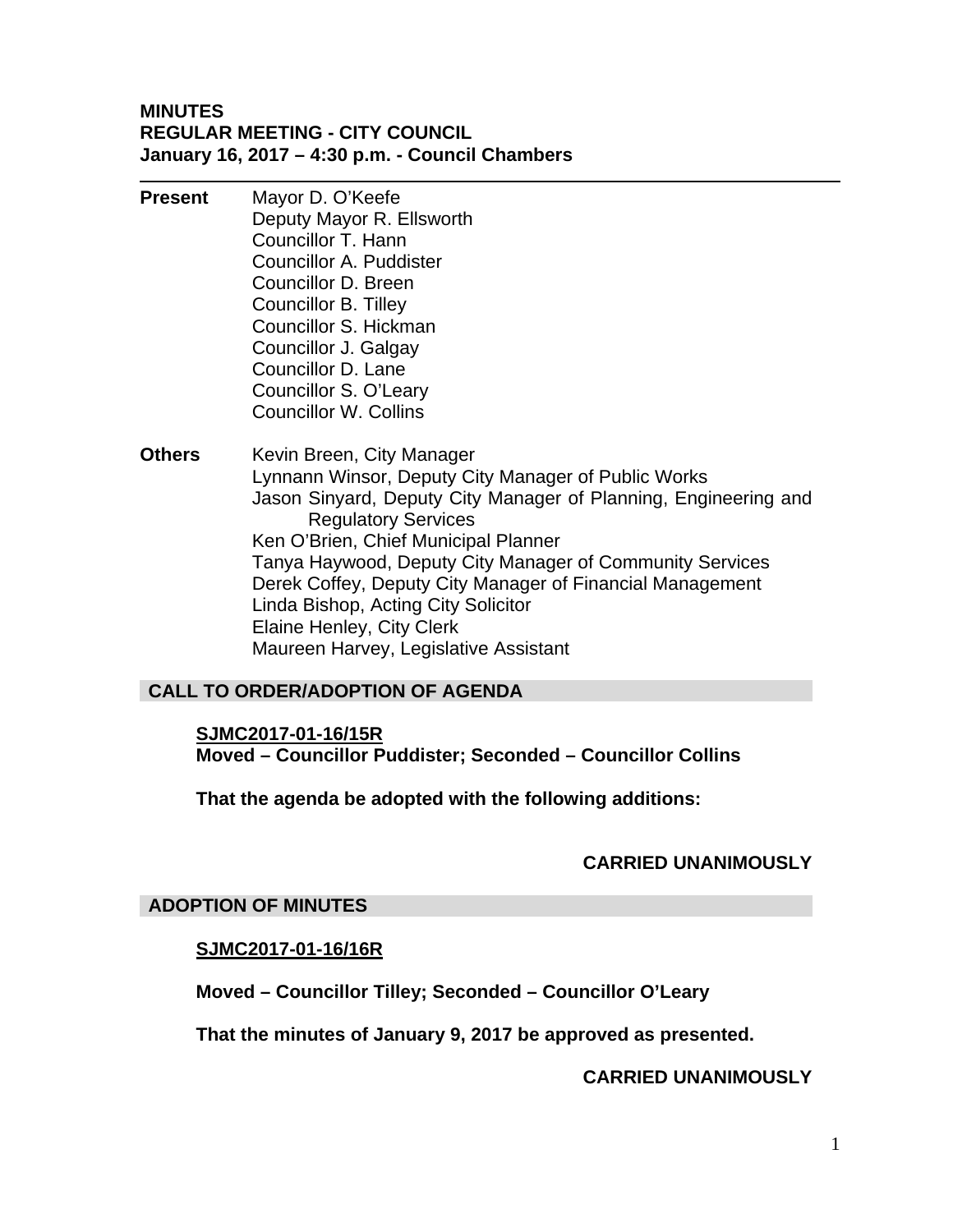#### **Approval of City Manager's Employment Contract**

Mayor O'Keefe turned the Chairmanship over to Deputy Mayor Ron Ellsworth for the purpose of introducing the motion to approve the City Manager's contract of employment.

Mayor O'Keefe noted that after a comprehensive search, selection, and negotiation of the employment contract, Council is now ready to enter into a formal agreement with City Manager, Kevin Breen

#### **SJMC2017-01-16/17R**

**Moved – Mayor O'Keefe; Seconded – Councillor Lane** 

**That Council approve the employment contract of Kevin Breen, City Manager dated July 16, 2016 as tabled.** 

#### **CARRIED WITH ONE ABSTENTION BY COUNCILLOR DANNY BREEN**

Mayor O'Keefe returned to the Chair.

#### **COMMITTEE REPORTS**

#### **Development Committee Report – January 12, 2017**

Council considered the above noted report.

**SJMC2017-16-16/18R Moved – Councillor Puddister; Seconded – Councillor Hann** 

**That the report and its recommendations dealing with the following matters be adopted as presented.** 

- **1. 34 Cabot Avenue Proposed Accessory Building INT1600180**
- **2. 831 Fowler's Road Crown Land Grant for Extention of Private Property – CRW 1600019**
- **3. Fowler's Road Crown Land for Road Realignment CRW1600018**
- **4. 965 Thorburn Road Broad Cove Watershed Proposed Extension to Dwelling and Construction of Accessory Building in the Broad Cove Watershed – INT1600189**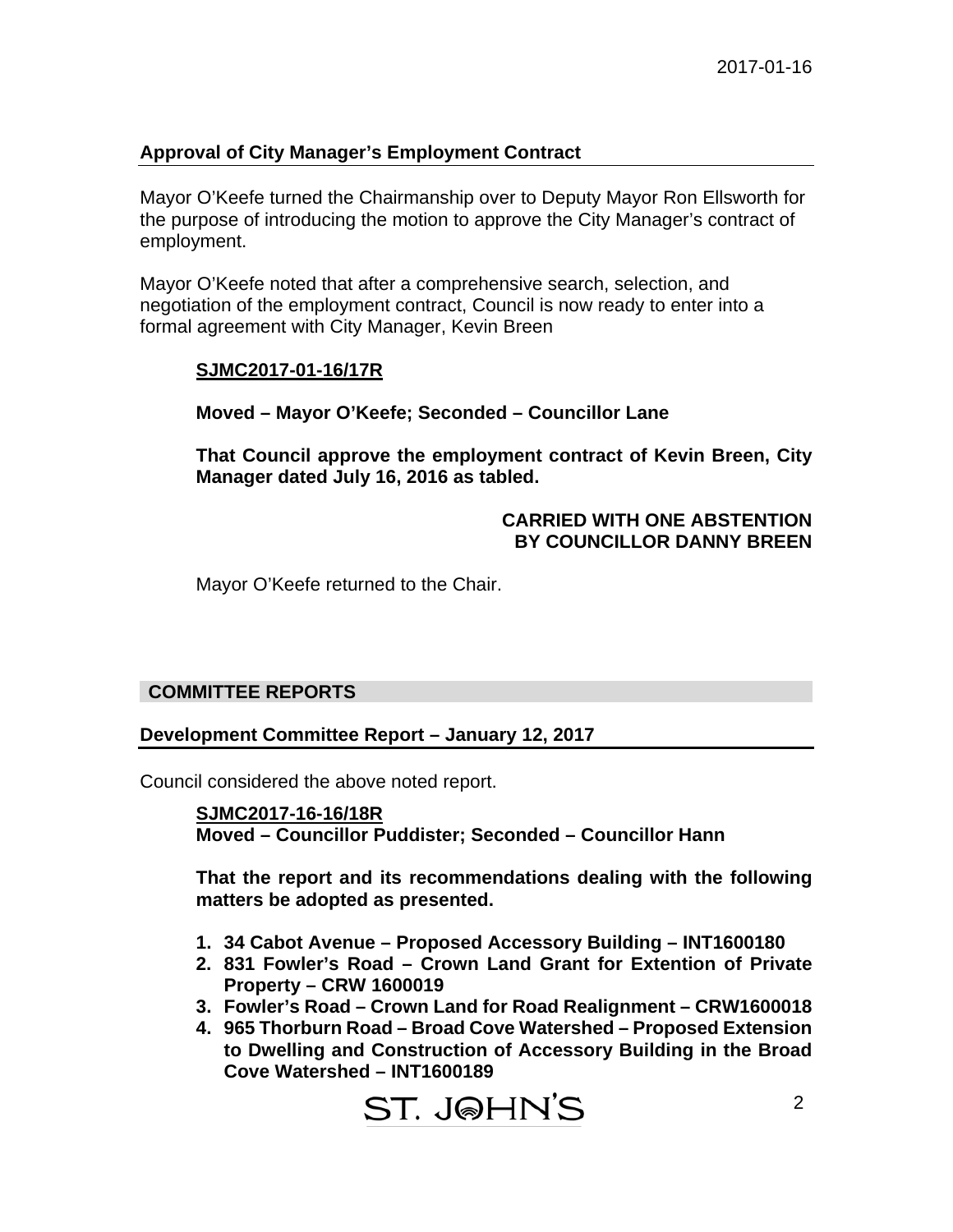- **5. 125 Water Street Proposed Hotel Groupe Germaine ALT Hotel**
- **6. 1382-1386 & 1388-1394 Portugal Cove Road Proposed French Drain in Watershed Zone – INT 1600196**

#### **CARRIED UNANIMOUSLY**

#### **Public Works Standing Committee Report – December 6, 2016**

Council considered the above noted report.

**SJMC2017-01-16/19R Moved – Councillor Breen; Seconded – Councillor Tilley** 

**That the report and its recommendations dealing with the following matters be adopted as presented.** 

**1. Fleet Management Review – Final Report (KPMG presentation)** 

#### **CARRIED UNANIMOUSLY**

#### **DEVELOPMENT PERMITS LIST**

*[Link to List](#page-6-0)* 

Council considered, for information, the above-noted for the period January 5, 2017 to January 11, 2017.

#### **BUILDING PERMITS LIST**

*[Link to List](#page-7-0)* 

Council considered the Building Permits for the period January 5, 2017 to January

11, 2017.

**SJMC2017-01-16/20R Moved – Councillor Hann; Seconded – Councillor Breen** 

**That the building permits list for the period January 5, 2017 to January 11, 2017 be approved as presented.** 

**CARRIED UNANIMOUSLY** 

**REQUISITIONS, PAYROLLS AND ACCOUNTS**  *[Link to Memo](#page-9-0)* 

## ST. J@HN'S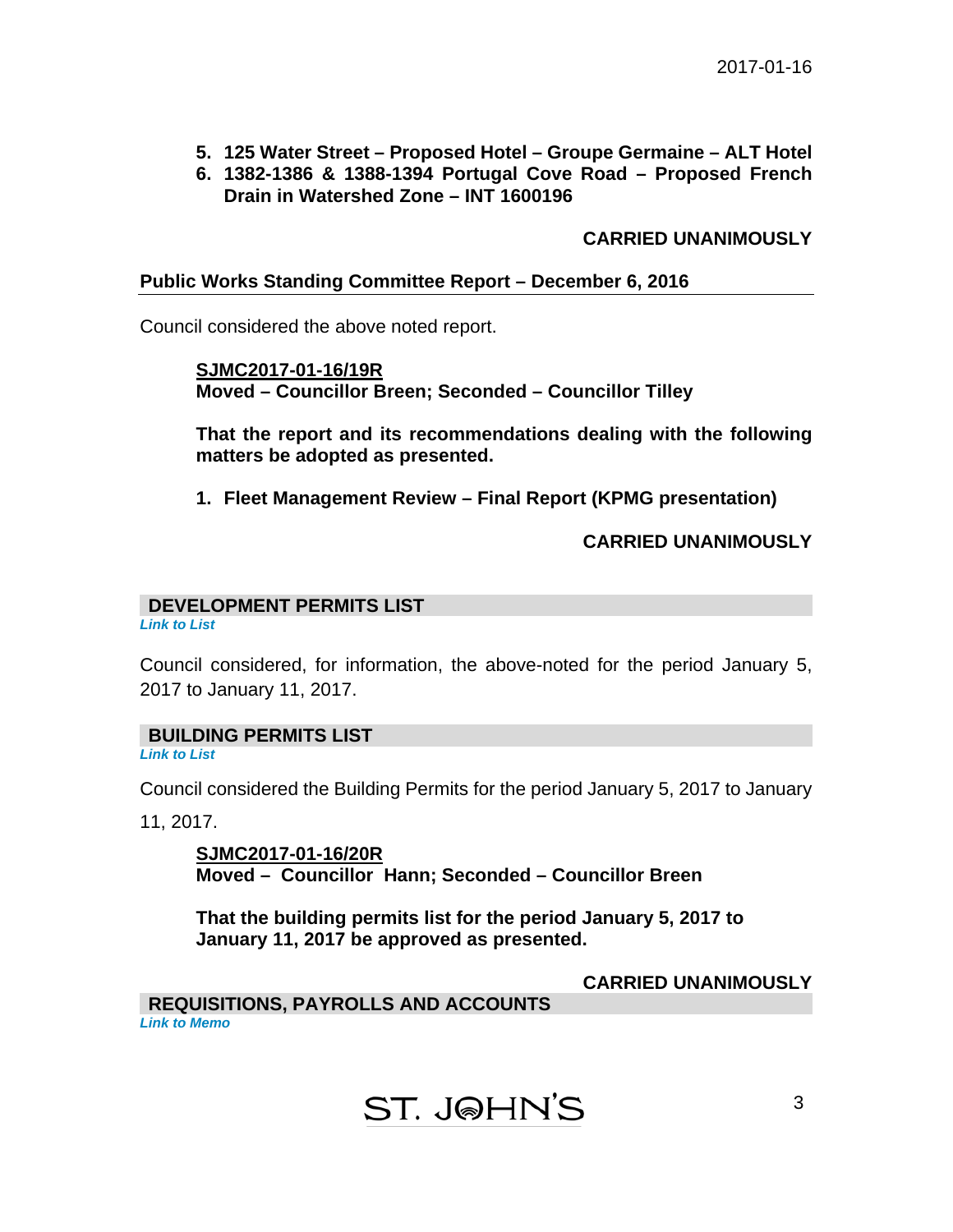Council considered the requisitions, payrolls and accounts for the week ending January 11, 2017.

#### **SJMC2017-01-16/21R Moved – Councillor Puddister; Seconded – Councillor Lane**

**That the requisitions, payrolls and accounts for the week ending January 11, 2017 in the amount of \$6,321,127.29 be approved as presented.** 

#### **CARRIED UNANIMOUSLY**

#### **TENDERS/RFPS**

#### **Tender 2016159 – Light Duty Tires**

Council considered the above noted tender.

**SJMC2017-01-16/22R**

**Moved – Councillor Puddister; Seconded – Councillor Lane** 

**That approval be given to award the above noted tender to the lowest bidder meeting all specifications, GCR Tire Centre, as per the Public Tendering Act. The contract is for a one year period with the option to extend for two additional one year periods. HST is extra.** 

| <b>Light Duty Tires</b>                  |             |
|------------------------------------------|-------------|
| TENDER #2016159 - Dec 2, 2016 - 11:00 AM |             |
| <b>GCR Tire Centre - Submission 1</b>    | \$46,477.33 |
| <b>Tirecraft</b>                         | \$47,633.00 |
| <b>OMB Parts &amp; Industrial Ltd.</b>   | \$52,010.02 |
| <b>Complete Tire Sales and Service</b>   | \$52,080.97 |
| <b>Tire Mart Limited</b>                 | \$53,561.73 |
| <b>GCR Tire Centre - Submission 2</b>    | \$55,625.25 |
| <b>GCR Tire Centre - Submission 3</b>    | \$61,229.92 |

#### **CARRIED UNANIMOUSLY**

**OTHER BUSINESS** 

# **ST. J@HN'S**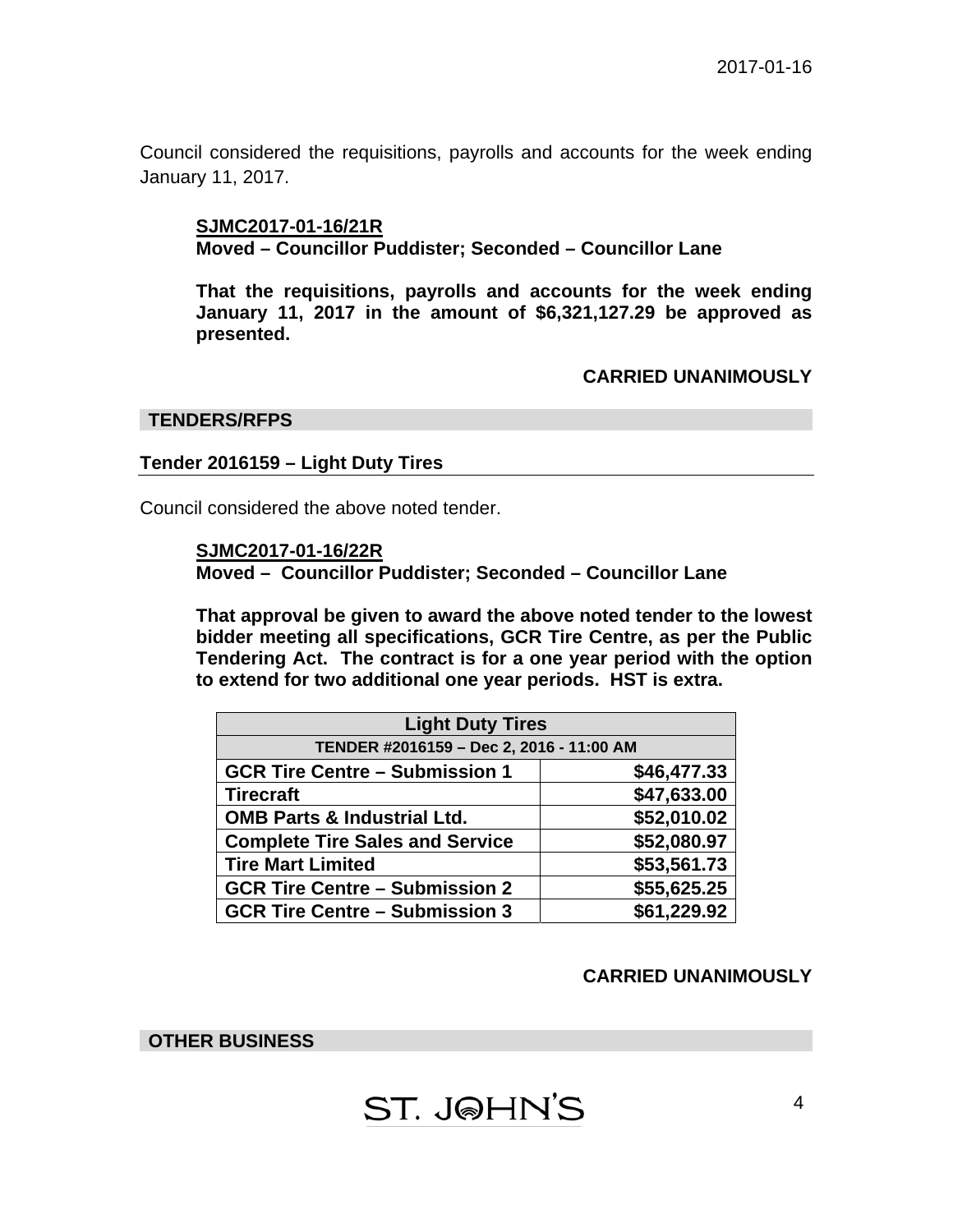**Decision Note dated January 10, 2017 re: ATIPPA Legislation – Designation of "Head" and "Coordinator"** 

Council considered the above noted.

**SJMC2017-01-16/23R Moved – Councillor Tilley; Seconded – Councillor Hickman** 

**That the City Clerk be designated as the Head of the local public body for the purpose of the Act and the Supervisor of Legislative and Office Services be designated as the Coordinator.** 

#### **CARRIED UNANIMOUSLY**

**Decision Note dated January 11, 2017 re: Hosting of the FCM Sustainable Communities Conference in 2020** 

Council considered the above noted.

**SJMC2017-01-16/24R Moved – Councillor Lane; Seconded – Councillor Galgay** 

**That approval be given to submit an application to be the host city for the Federation of Canadian Municipalities (FCM) Sustainable Communities Conference being held in the fall of 2020.** 

#### **CARRIED WITH COUNCILLOR HANN DISSENTING**

#### **Economic Update – January 2017**

Councillor Lane delivered , for information, the Economic Update for January 2017.

#### **CARRIED UNANIMOUSLY**

**ST. J@HN'S**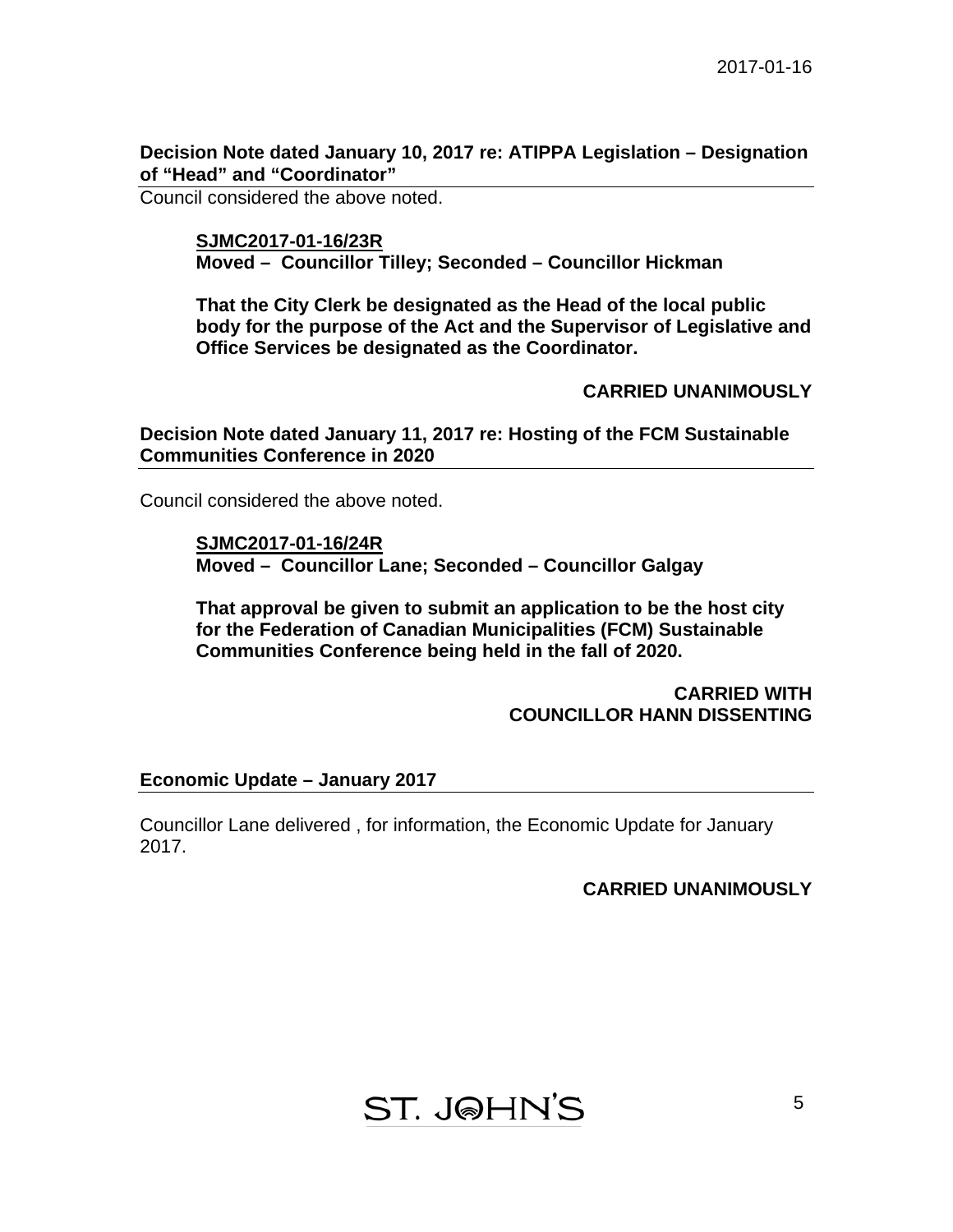### **ADJOURNMENT**

There being no further business, the meeting adjourned at 5:35 p.m.

 **MAYOR** 

\_\_\_\_\_\_\_\_\_\_\_\_\_\_\_\_\_\_\_\_\_\_\_\_

\_\_\_\_\_\_\_\_\_\_\_\_\_\_\_\_\_\_\_\_\_\_\_\_

 **CITY CLERK** 

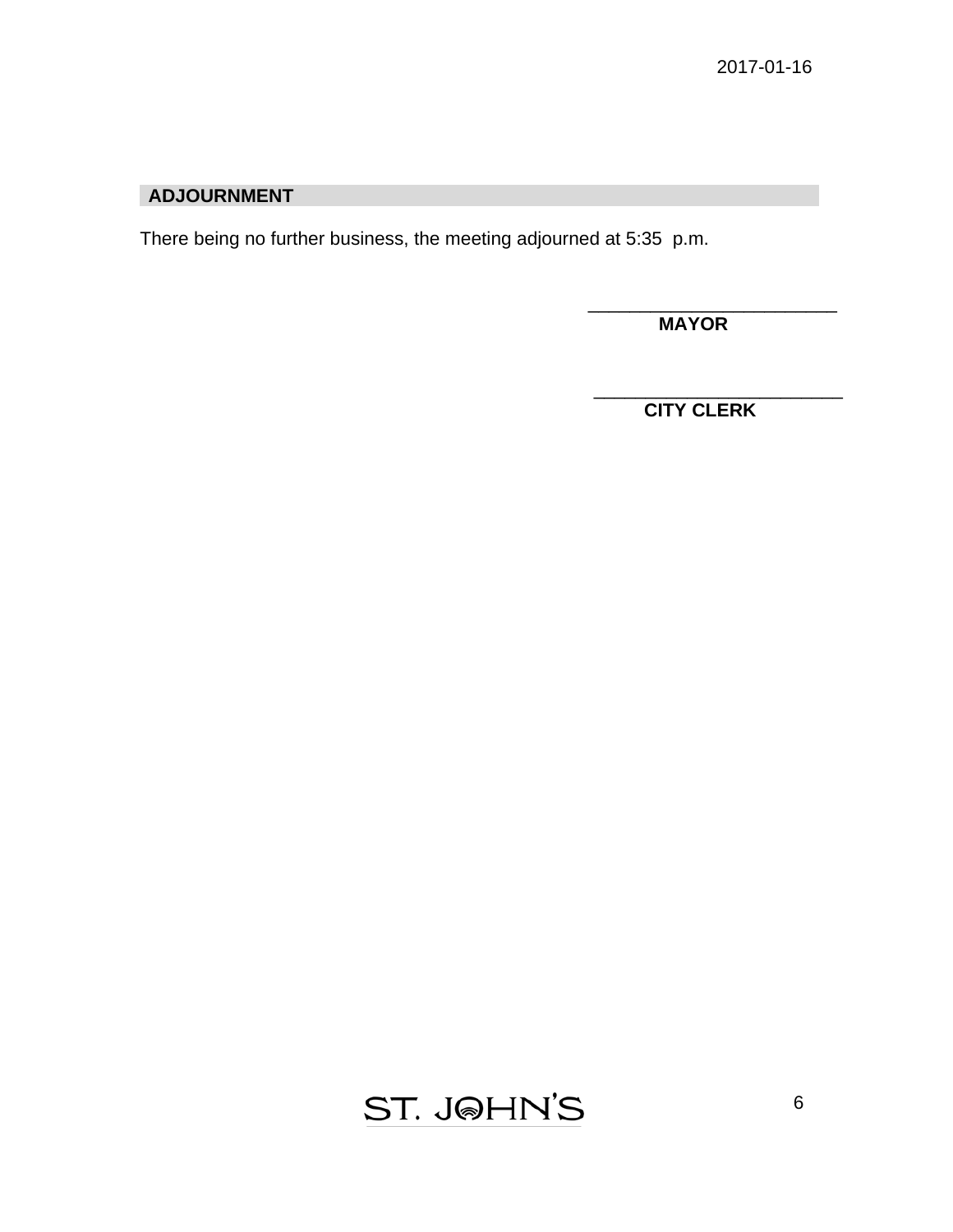#### **DEVELOPMENT PERMITS LIST DEPARTMENT OF PLANNING, ENGINEERING AND REGULATORY SERVICES FOR THE PERIOD OF January 5, 2017 TO January 11, 2017**

<span id="page-6-0"></span>

| Code                  | Applicant                                              | Application                                                                                                                                                                  | Location       | Ward           | Development<br><b>Officer's Decision</b>             | Date     |  |
|-----------------------|--------------------------------------------------------|------------------------------------------------------------------------------------------------------------------------------------------------------------------------------|----------------|----------------|------------------------------------------------------|----------|--|
| <b>RES</b>            |                                                        | Home Office for Event<br>Planner                                                                                                                                             | 55 Long's Hill | $\overline{2}$ | Approved                                             | 17-01-05 |  |
| COM                   |                                                        | Home Office -<br><b>Plumbing Contractor</b>                                                                                                                                  | 7 Legacy Place | 1              | Approved                                             | 17-01-09 |  |
| <b>COM</b>            |                                                        | Change of Occupancy<br>for Retail of Seafood<br>Products                                                                                                                     | 288 Main Road  | $\overline{5}$ | Approved                                             | 17-0     |  |
|                       |                                                        |                                                                                                                                                                              |                |                |                                                      |          |  |
|                       |                                                        |                                                                                                                                                                              |                |                |                                                      |          |  |
|                       |                                                        |                                                                                                                                                                              |                |                |                                                      |          |  |
|                       |                                                        |                                                                                                                                                                              |                |                |                                                      |          |  |
|                       |                                                        |                                                                                                                                                                              |                |                |                                                      |          |  |
|                       |                                                        |                                                                                                                                                                              |                |                |                                                      |          |  |
| $\star$<br><b>RES</b> | <b>Code Classification:</b><br>- Residential           | - Institutional<br><b>INST</b>                                                                                                                                               |                |                | <b>Gerard Doran</b><br><b>Development Supervisor</b> |          |  |
| AG<br><b>OT</b>       | <b>COM</b><br>- Commercial<br>- Agriculture<br>- Other | <b>IND</b><br>- Industrial                                                                                                                                                   |                |                | <b>Planning Division - PDR</b><br><b>Department</b>  |          |  |
| $\star\star$          | to the St. John's Local Board of Appeal.               | This list is issued for information purposes only poplicants have been advised in<br>writing of the Development Officer's decisior and or their right to appeal any decision |                |                |                                                      |          |  |
|                       |                                                        |                                                                                                                                                                              |                |                |                                                      |          |  |
|                       |                                                        |                                                                                                                                                                              |                |                |                                                      |          |  |
|                       |                                                        |                                                                                                                                                                              |                |                |                                                      |          |  |
|                       |                                                        |                                                                                                                                                                              |                |                |                                                      |          |  |
|                       |                                                        |                                                                                                                                                                              |                |                |                                                      |          |  |
|                       |                                                        |                                                                                                                                                                              |                |                |                                                      |          |  |
|                       | Addenture - re                                         |                                                                                                                                                                              |                |                |                                                      |          |  |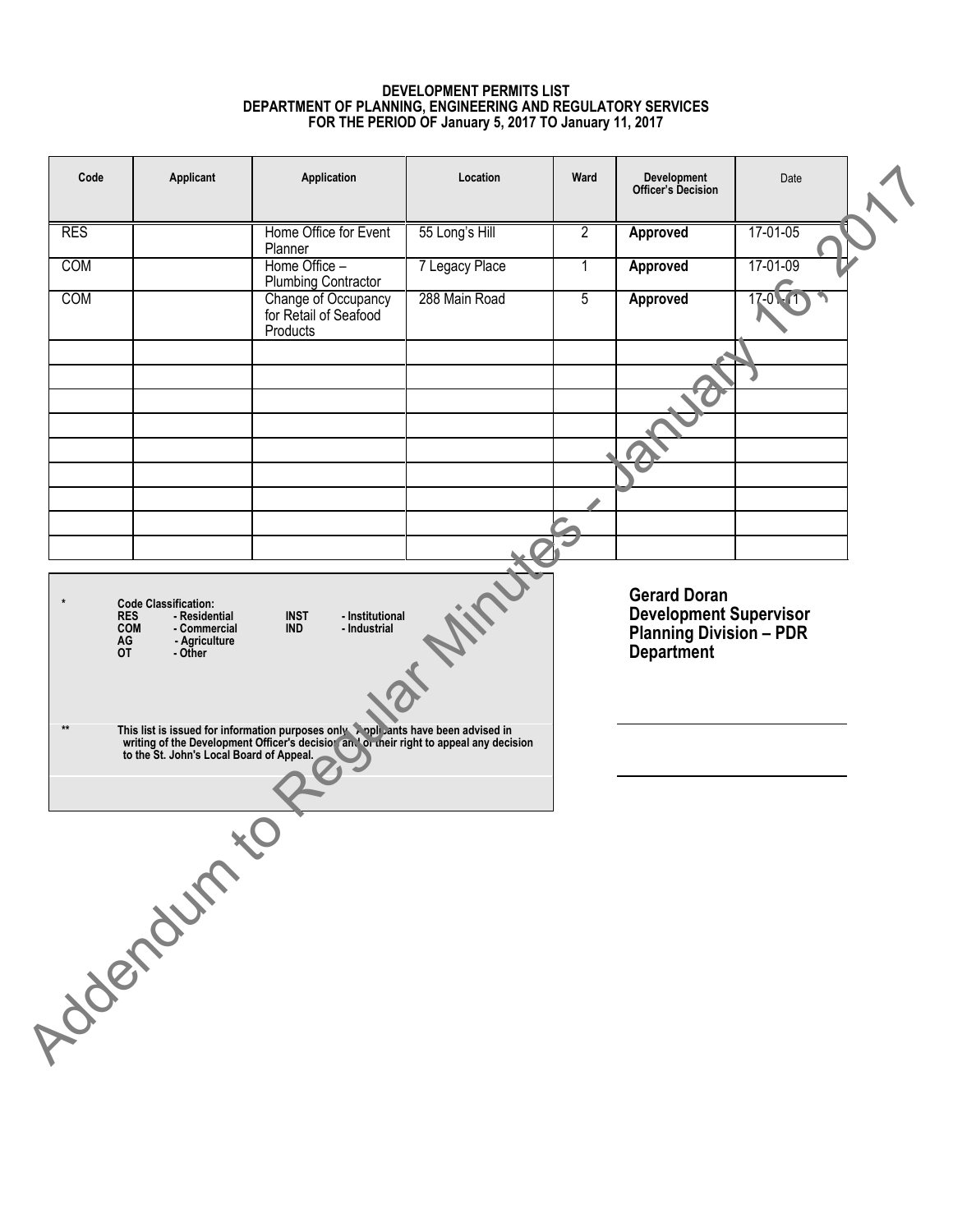# **Building Permits List**

<span id="page-7-0"></span>

This Week's Total: \$ 2,497,050.00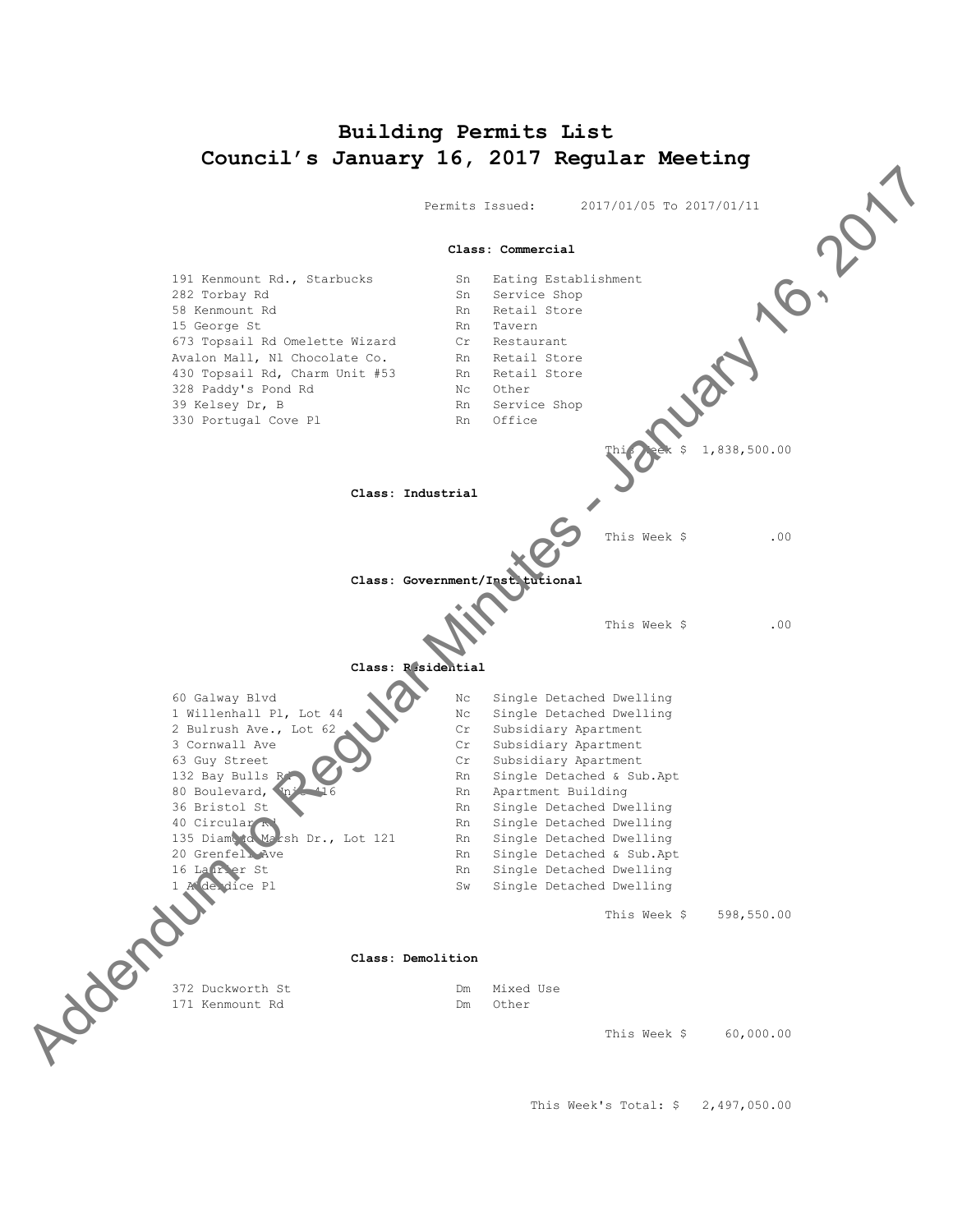#### Legend

- Co Change Of Occupancy Sw Site Work
- Cr Chng Of Occ/Renovtns Ms Mobile Sign
- Ex Extension Sn Sign
- 
- Oc Occupant Change Month Dm Demolition Rn Renovations
- 

|                                         | Co Change Of Occupancy<br>Cr Chng Of Occ/Renovtns<br>Ex Extension<br>Nc New Construction<br>Oc Occupant Change<br>Rn Renovations | Sw Site Work<br>Ms Mobile Sign<br>Sn Sign<br>Cc Chimney Construction<br>Dm Demolition |                      |
|-----------------------------------------|----------------------------------------------------------------------------------------------------------------------------------|---------------------------------------------------------------------------------------|----------------------|
|                                         | Year To Date Comparisons                                                                                                         |                                                                                       |                      |
|                                         | January 16, 2017                                                                                                                 |                                                                                       |                      |
|                                         |                                                                                                                                  |                                                                                       |                      |
| Type                                    | 2016                                                                                                                             | 2017                                                                                  | $%$ Variance $(+/-)$ |
| Commercial                              | \$983,195.00                                                                                                                     | \$1,978,                                                                              | 101                  |
| Industrial                              | \$0.00                                                                                                                           | 50.00                                                                                 | $\circ$              |
| Government/Institutional                | \$0.00                                                                                                                           | \$0.00                                                                                | $\circ$              |
| Residential                             | \$960,422.00                                                                                                                     | \$1,212,435.00                                                                        | 26                   |
| Repairs                                 | \$2,500.00                                                                                                                       | \$103,000.00                                                                          | 4020                 |
| Housing Units (1 & 2<br>Family Dwelling | 3                                                                                                                                | $\overline{c}$                                                                        |                      |
| Total                                   | \$1,946<br>. 00                                                                                                                  | \$3,294,185.00                                                                        | 69                   |
|                                         | OUTON<br>ACCEPTS AND RESIDENCE OF REGULARIZED SEVICES                                                                            |                                                                                       |                      |

**EXERCISE 1946,217.00 \$3,294,185.00 \$3,294,185.00 \$3,294,185.00** 

Jason Sinyard, P. Eng., MBA Deputy City Manger<br>Planning, Engine Planning, Engineering & Regulatory Services